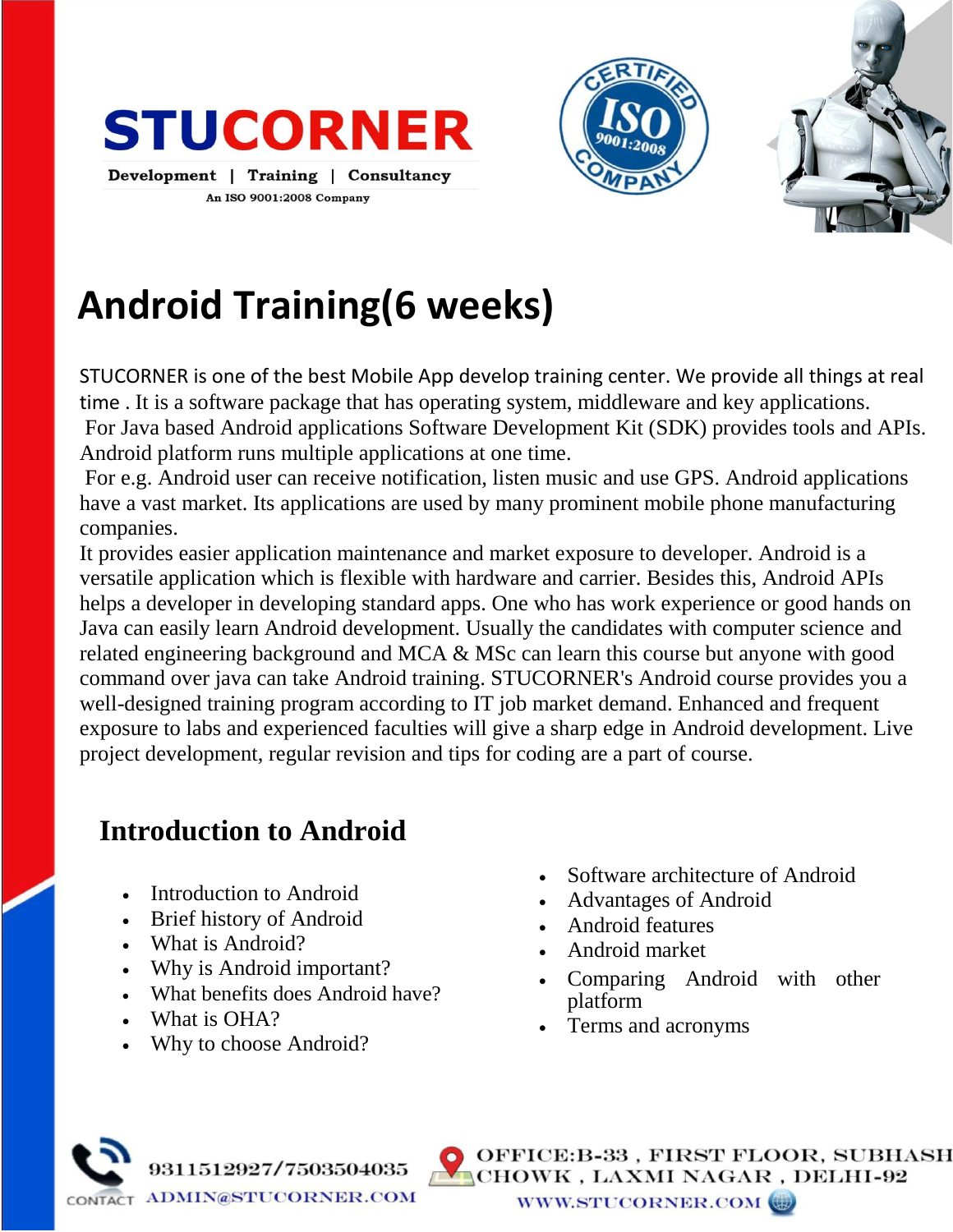#### **Installation and Configuration of Android**

- Details about the software requirement
- Download and installation process of eclipse
- Download and installation process of JDK
- Installation of ADT plugin for eclipse
- Download and installation process of Android SDK
- Configuration of ADT plug-in for eclipse
- How to select Android version?
- Step to create new project?
- **Running your application Creation of new** AVD

#### **Getting Started**

- How to select Android version?
- Step to create new project
- Running Your Application
- Creation of New AVD
- Creating run configuration
- Creating your first Android activity
- List of basic sample programs

#### **Introductions to Application Components Activities**

- **Services**
- Broadcast receivers
- Content providers
- Intents
- Notifications
- Activating and shutting down components
- Brief idea about manifest file
- Brief idea about activities and Task

#### **Android Component Life Cycle**

- Activity Life Cycle with sample program
- Service Life Cycle with sample program

9311512927/7503504035

#### **Android Views**

- Grid View In detail With Example
- Map View In detail with Example
- Cont. Sub Topical Views
- Web View In detail with Example
- Spinner In detail with Example
- Gallery In detail with Example
- Google Map View In detail with Example
- Introduction to creating activity user with views
- Different ways of creating views Using xml

#### **Introduction to Menus**

- How to create menus?
- Types of Android Application Menus
- Option Menu
- Expanded In detail with Example
- Context Menu ln detail with example Sub Menu-In detail with example

## **Creating Dialogs**

- Introduction to dialogs
- Showing and dismissing of dialog boxes
- Alert dialog In detail with example
- Progress dialog In detail with example
- Threading and handler

#### **Notifications**

- Notifying Users
- Status bar Notification
- Toast Notification
- Dialog Notification
- Supported video formats



OFFICE:B-33, FIRST FLOOR, SUBHASH CHOWK, LAXMI NAGAR, DELHI-92 WWW.STUCORNER.COM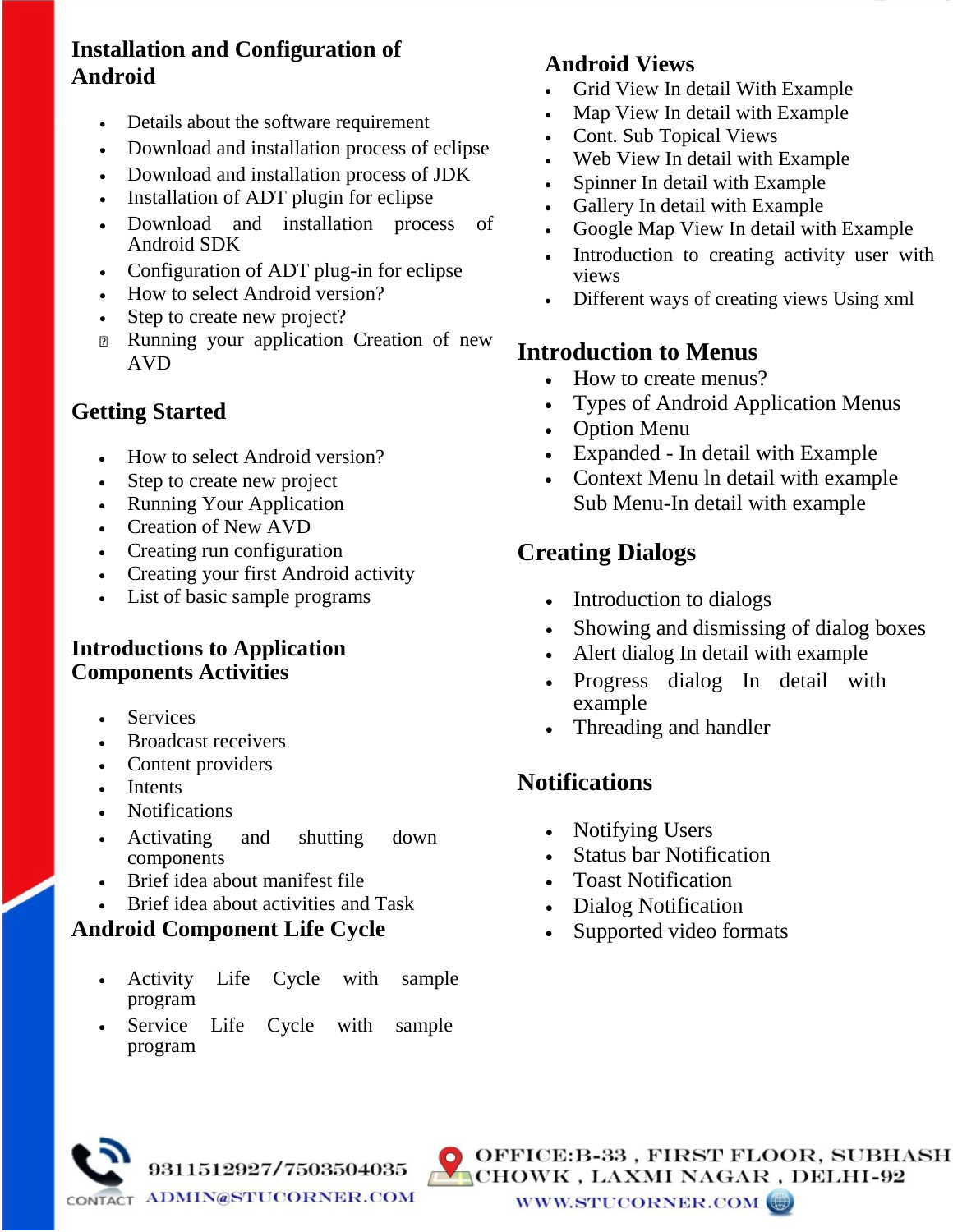# **Intents, Broadcast Receivers, Adapters**

# **And Internet**

- Different types of intent?
- Launching sub-activities
- What is intent filter
- Intent objects---In detail with example
- Using intents to take pictures
- Handling sub activity results

#### **Data Storage**

- Android techniques for data storage
- Creating and saving shared preferences
- Retrieving shared preferences
- Storing in files
- Loading from files.
- Storing in databases.

# **Working in Background**

- Introducing services
- Creating and controlling services
- Registering a service in the manifest
- Starting, controlling, and interacting with a service

#### **Using the Camera, Taking Pictures and the Media API**

- Controlling the camera and taking pictures
- Playing audio and video
- Introducing the media player
- Preparing audio for playback
- Packaging audio as an application resource
- Initializing audio content for playback
- Preparing for video playback
- Playing video using the video view
- Setting up a surface for video playback Initializing video content for playback

9311512927/7503504035

# **Creating Dialogs**

- Introduction to dialogs
- Showing and dismissing of dialog boxes
- Alert dialog In detail with example
- Progress dialog In detail with example
- Threading and handler

# **Notifications**

- Notifying Users
- Status bar Notification
- Toast Notification
- Dialog Notification
- Supported video formats
- Preparing for video playback
- Playing video using the video view
- Setting up a surface for video playback

Initializing video content for playback

#### **Maps, GEO coding and Location Based Services**

- Using Location Based Services
- Working with the location manager
- Configuring the Emulator to Test Location Based Services

#### **Using Bluetooth and Managing and Monitoring Wi-Fi**

- Accessing the Local Bluetooth Device
- Adapter
- Managing Bluetooth Properties and State
- Managing Device Discoverability
- Discovering Remote Devices
- Monitoring Active Connection Details
- Scanning for Hotspots



OFFICE:B-33 , FIRST FLOOR, SUBHASH CHOWK, LAXMI NAGAR, DELHI-92 WWW.STUCORNER.COM